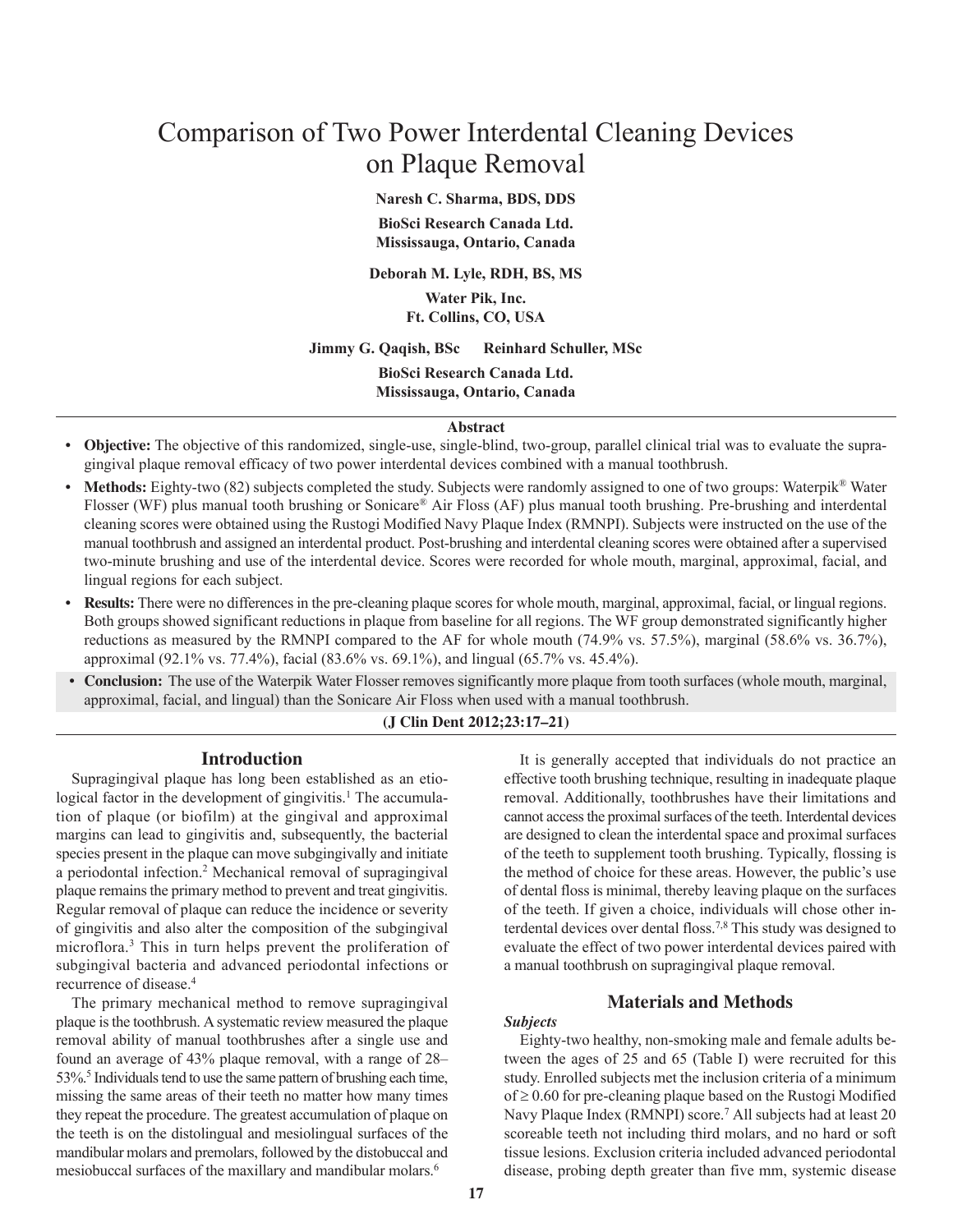| <b>Table I</b><br>Demographic Data |                           |                            |         |  |  |  |
|------------------------------------|---------------------------|----------------------------|---------|--|--|--|
|                                    | Group I: WF<br>$(n = 41)$ | Group II: AF<br>$(n = 41)$ | p-value |  |  |  |
| Age (years)                        |                           |                            | 0.649   |  |  |  |
| Mean                               | 45.7                      | 44.8                       |         |  |  |  |
| SD.                                | 9.79                      | 9.05                       |         |  |  |  |
| <b>SEM</b>                         | 1.53                      | 1.41                       |         |  |  |  |
| Range                              | $26 - 63$                 | $27 - 63$                  |         |  |  |  |
| Gender                             |                           |                            | 0.602   |  |  |  |
| Male                               | $8(19.5\%)$               | $11(26.8\%)$               |         |  |  |  |
| Female                             | 33 (80.5%)                | $30(73.2\%)$               |         |  |  |  |
| Smoking                            | $0(100\%)$                | $0(100\%)$                 |         |  |  |  |

SD = Standard Deviation, SEM = Standard Error of the Mean.

p-value for age from a t-test; p-value for gender from a Fisher's Exact test.

such as diabetes or autoimmune disease, medication use that can influence gingival health, pregnant at the time of the study, or use of antibiotics within six months of the study. Subjects with orthodontic appliances, implants, crowns, bridges, or other appliances were not included. The study protocol and forms were approved by the institutional review board (Institutional BRCL). Subjects completed a medical history and read and signed a consent form.

#### *Study Devices*

The Waterpik® Water Flosser (WF; Water Pik, Inc., Fort Collins, CO, USA) is a power-driven device that has a reservoir, pressure control, and delivers a pulsating stream of water that is directed at the gingival margin and approximal areas (Figure 1A). The reservoir holds enough water to clean the whole mouth from the facial and lingual surfaces. Subjects followed manufacturer's instructions, using a Classic Jet Tip directed at the gingival margin and following a pattern throughout the mouth, at a medium-high pressure setting, and the reservoir filled with 500 ml of lukewarm water.



'' '' '' '' *(Philips Healthcare).* **Figure 1.** *Products used in study. A. Water Flosser (Water Pik, Inc.). B. Air Floss*

The Sonicare® Air Floss(AF; Philips Healthcare, Bothell, WA, USA) is a hand-held rechargeable device that utilizes air under pressure to deliver microdroplets of water and air to the interdental area (Figure 1B). The small reservoir holds two teaspoons of water. Subjects filled the reservoir to capacity with lukewarm water and followed manufacturer instructions, placing the guiding tip between the teeth from the facial aspect and activating

the device by pushing the activation button at the interdental space.

#### *Study Design*

This randomized, single-blind, single-use, two-group, parallel clinical trial evaluated the plaque removal efficacy of a manual toothbrush with either the WF or AF. Subjects were randomly assigned to one of two groups prior to pre-cleaning plaque scores. Group I received an American Dental Association standard manual toothbrush (Oral-B® Indicator 35, Procter & Gamble, Cincinnati, OH, USA) and a Waterpik Water Flosser model WP-100. Group II received the same manual toothbrush and a Sonicare Air Floss. Both groups used Crest ® Cavity Protection Toothpaste, regular mint favor (Procter & Gamble, Cincinnati, OH, USA). The study end point was the single-use change scores of the RMNPI for whole mouth, marginal, approximal, facial, and lingual areas.

Subjects abstained from brushing for 12–14 hours prior to their appointment. Oral soft and hard tissue assessments were done pre- and post-cleaning. Subjects rinsed with erythrosine (FD&C #3) disclosing solution (Germiphene Corporation, Brantford, ON, Canada) for one minute and then expectorated. One examiner, who was blinded to the products assigned and calibrated for intraexaminer reproducibility of the RMNPI, scored all subjects at both time points. The RMNPI divides the tooth into nine sections and emphasizes the marginal and approximal regions. Whole mouth scores include all nine sections (A–I), marginal scores follow the free gingival margin and include three areas (A–C), and approximal scores are based on the mesial and distal line angles up to the contact point (D, F; Figure 2). Subjects received their toothbrush and were instructed to use the brush with the Bass technique for two minutes and were timed. Subjects then used their assigned interdental device prior to brushing, as demonstrated using manufacturer's instructions.



**Figure 2.** *Rustogi Modification of Navy Plaque Index. Plaque is assessed*<br>for each took area (A through I) and is accord wing the following each *for each tooth area (A through I) and is scored using the following scale: 0 = absent, and 1 = present. Facial and lingual surfaces of all gradient teeth are scored and a mean plaque index (MPI) is calculated for each subject at each examination. Subjects'scores were calculated for the whole mouth (areas A through I), along the gingival margin (areas A through C), and proximal (approximal) (areas D and F).*

#### *Data Analysis*

Data were collected on a Plaque Examination Form for each subject. Case report forms were completed in their entirety,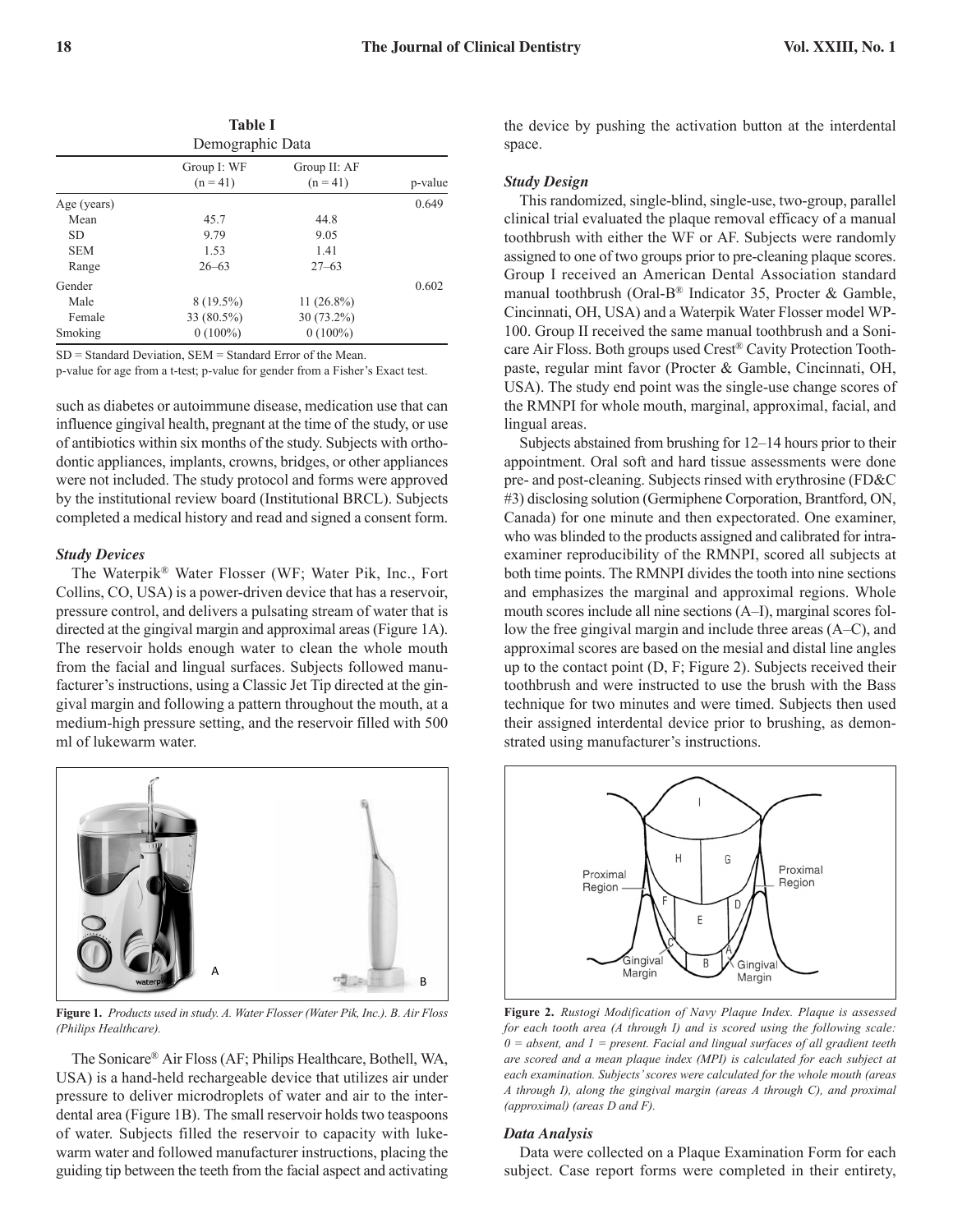reviewed for completeness and accuracy, and signed by the appropriate individual. Data from the Plaque Examination Form underwent key batch entry and verification. Data were tabulated according to clinical scoring appropriate for the RMNPI whole mouth, marginal, approximal, facial, and lingual regions. Data were summarized using descriptive statistics (mean, minimum, maximum, standard error, and standard deviation) by treatment group. The baseline pre- and post-plaque scores were evaluated separately for each treatment utilizing a paired t-test. Between-treatment comparisons were evaluated using a two-independent groups t-test. All statistical tests were conducted using a significance level of  $\alpha = 0.05$ .

# **Results**

Pre-cleaning comparability of whole mouth plaque indicated no statistical differences between the groups. Both groups showed statistically significant changes from pre-cleaning to post-cleaning scores for whole mouth RMNPI; 74.9% for the WF group and 57.5% for the AF group ( $p < 0.001$ ). The WF group was significantly better than the AF group for whole mouth plaque removal (Table II).

# *Marginal Region*

*Whole Mouth*

Pre-cleaning comparability of marginal regions indicated no statistical differences between the groups. Both groups' postcleaning scores were significantly better than their pre-cleaning scores for the marginal region. The WF group was significantly superior to the AF group; 58.6% vs. 36.7%, respectively (p < 0.001; Table II).

## *Approximal Region*

Pre-cleaning comparability of approximal regions indicated no statistical differences between the groups. The WF and AF groups demonstrated significant improvements from pre-cleaning scores. The WF group was significantly superior to the AF

group for the approximal region, 92.1% for the WF and 77.4% for the AF ( $p < 0.001$ ; Table II).

# *Facial and Lingual*

Pre-cleaning comparability of facial and lingual plaque scores indicated no statistical differences between the groups. Both groups demonstrated a significant reduction for facial and lingual plaque scores  $(p < 0.001)$  from pre-cleaning to post-cleaning. The WF group was significantly superior to the AF group for the facial area (83.6% vs. 69.1%,  $p < 0.001$ ) and lingual area (65.7% vs. 45.4%, p < 0.001; Table II).

# **Discussion**

Daily tooth brushing remains the most common and practical way of maintaining low levels of supragingival plaque and good gingival health. In industrialized countries, 80–90% of the population use a toothbrush once or twice a day. 10,11 The removal of supragingival plaque is important in preventing the initiation and proliferation of subgingival pathogenic bacteria and gingivitis. 2,3 A minimum of twice-daily bushing is recommended to remove plaque, deliver fluoride, and provide a clean fresh feeling. 4,12 Individuals tend to form patterns when brushing, and miss areas such as the approximal and marginal areas. The adjunctive use of an interdental cleaner is necessary to clean the interdental area and proximal surfaces of the teeth where tooth brushing cannot reach, and is the site where infection and gingivitis is likely to first occur. <sup>13</sup> Dental floss is the most recommended interdental cleaning device, but new products and clinical studies have introduced other devices that are effective and thus increasingly recommended.

The purpose of this study was to evaluate the supragingival plaque removal efficacy of a manual toothbrush plus a power interdental cleaning device; a Water Flosser or an Air Flosser. The WF, also known as an oral irrigator or dental water jet, works through the direct application of a pulsating stream of water or other solution. The WF has been tested in more than 50 studies,

| <b>Table II</b>                                        |    |                             |                                                  |                                |                                             |                                      |  |  |  |
|--------------------------------------------------------|----|-----------------------------|--------------------------------------------------|--------------------------------|---------------------------------------------|--------------------------------------|--|--|--|
| Pre-brushing RMNPI and Post-Brushing Plaque Reductions |    |                             |                                                  |                                |                                             |                                      |  |  |  |
|                                                        |    | Pre-Brushing<br>Mean $(SD)$ | Post-Brushing<br>Plaque Reduction<br>Mean $(SD)$ | Change<br>Score<br>Mean $(SD)$ | $%$ Change <sup>1</sup><br>from<br>Baseline | % Greater Plaque<br>Removal<br>Score |  |  |  |
| Whole mouth                                            | WF | 0.62(0.019)                 | 0.16(0.069)                                      | 0.46(0.065)                    | 74.9%                                       | $30\%*$                              |  |  |  |
|                                                        | AF | 0.62(0.021)                 | 0.26(0.086)                                      | 0.36(0.077)                    | 57.5%                                       |                                      |  |  |  |
| Facial                                                 | WF | 0.63(0.039)                 | 0.10(0.070)                                      | 0.53(0.074)                    | 83.6%                                       | $21\%*$                              |  |  |  |
|                                                        | AF | 0.63(0.041)                 | 0.20(0.123)                                      | 0.44(0.104)                    | 69.1%                                       |                                      |  |  |  |
| Lingual                                                | WF | 0.60(0.028)                 | 0.21(0.098)                                      | 0.40(0.097)                    | 65.7%                                       | $45\%*$                              |  |  |  |
|                                                        | AF | 0.61(0.027)                 | 0.33(0.099)                                      | 0.28(0.090)                    | 45.4%                                       |                                      |  |  |  |
| Marginal                                               | WF | 1.00(0.000)                 | 0.41(0.159)                                      | 0.59(0.159)                    | 58.6%                                       | $60\%*$                              |  |  |  |
|                                                        | AF | 1.00(0.000)                 | 0.63(0.176)                                      | 0.37(0.176)                    | 36.7%                                       |                                      |  |  |  |
| Approximal                                             | WF | 1.00(0.000)                 | 0.08(0.090)                                      | 0.92(0.090)                    | 92.1%                                       | $19\%*$                              |  |  |  |
|                                                        | AF | 1.00(0.000)                 | 0.23(0.141)                                      | 0.77(0.141)                    | 77.4%                                       |                                      |  |  |  |

SD = Standard Deviation.

<sup>1</sup>Change from pre-treatment p<0.001.

\*WF was significant more effective than AF ( $p < 0.001$ ).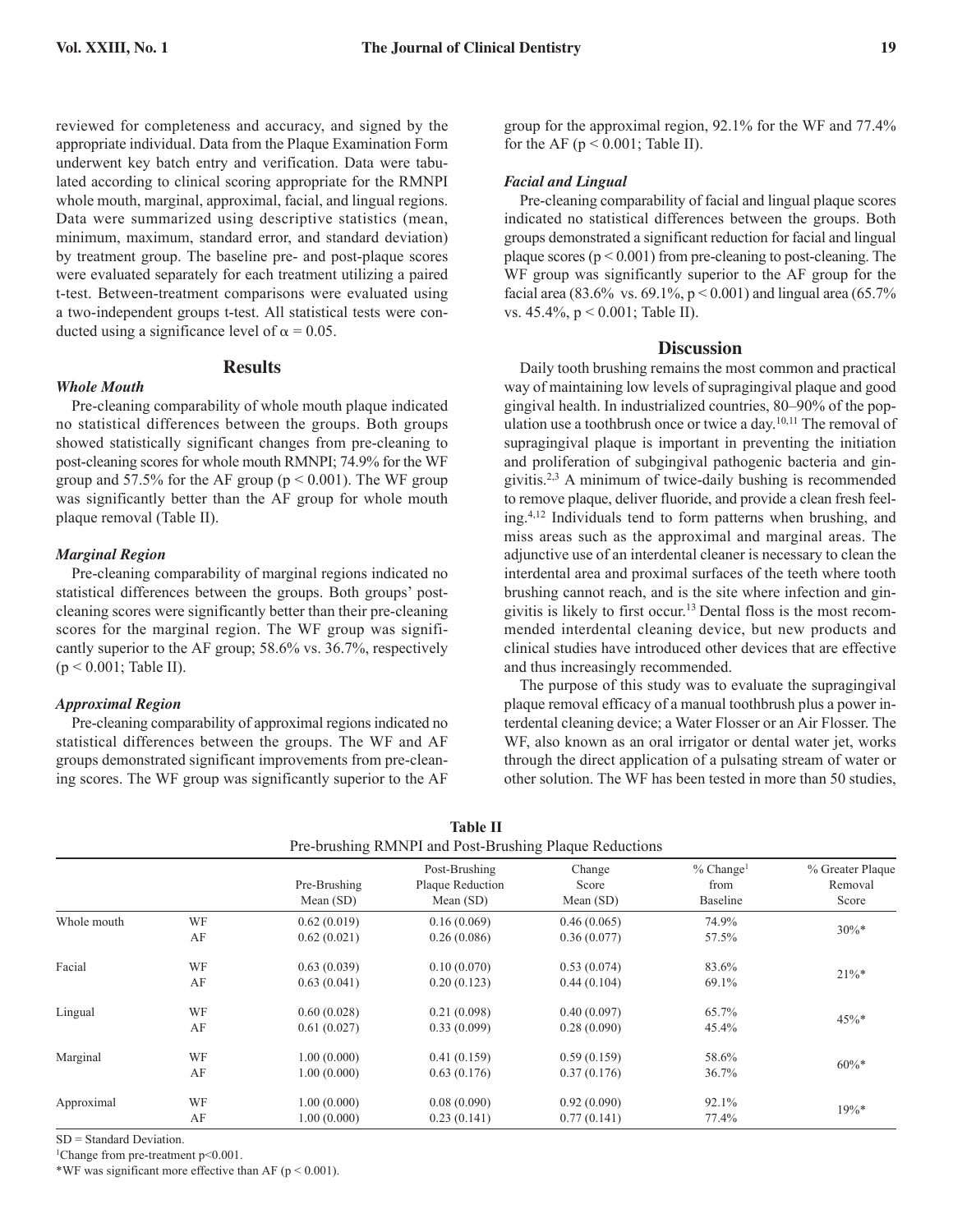and has repeatedly demonstrated it is safe and provides significant reductions in gingival bleeding, gingivitis, plaque, subgingival pathogenic bacteria, pro-inflammatory mediators, and pocket depth. 14-29 It has been tested on individuals with orthodontic appliances, crowns, bridges, and implants showing superior benefits compared to traditional oral hygiene.<sup>17,21,26-28</sup> Individuals in periodontal maintenance programs or living with diabetes have benefited from the addition of a WF with significant reductions in gingival bleeding and gingivitis. 15,18,19,22,25 Most recently, a WF has shown superior results for the reduction of gingivitis, gingival bleeding, and plaque biofilm compared to tooth brushing and string flossing in three separate trials. 16,28,29

The AF is new to the market, and designed to deliver micro droplets of water directly to the interdental area via a hand-held rechargeable device. To date, there are no full studies published in peer-reviewed journals on the efficacy of the AF in reducing clinical parameters or how it performs in comparison to dental floss. Only "data on file" and one published abstract<sup>30</sup> are cited.

The present study compares the single use of a WF to the AF in removing supragingival plaque when combined with manual tooth brushing. Correct use of the WF, AF, and manual toothbrush was explained and demonstrated to the subjects. Subjects used either the WF or the AF prior to brushing for a timed two minutes. All products were found to be safe, and there were no adverse effects from the single cleaning with them. Subjects did not have difficulty using either product.

In all cases, the WF was superior to the AF for removing supragingival plaque biofilm, even in areas often missed by tooth brushing, *i.e.*, approximal, marginal, and lingual areas (Figure 3). These results for the WF support previous studies that show a better reduction in biofilm compared to regular oral hygiene, including string floss.



**Figure 3.** *Mean % reduction in PI (RMNPI) at 4 weeks.\*Significant difference in favor of the WF*  $(p < 0.001)$ *.* 

In conclusion, the results from this study demonstrate that the Waterpik Water Flosser is more effective than the Sonicare Air Floss in the removal of supragingival plaque when combined with manual tooth brushing. Additional studies are recommended to evaluate the differences between the products on the reduction of gingivitis.

*For correspondence with the authors of this paper, contact Deborah Lyle—dlyle@waterpik.com.*

# **References**

- 1. Löe H, Theilade E, Jensen SB. Experimental gingivitis in man. *J Periodontol* 1965;36:177-87
- 2. Westfelt E, Rylander H, Dahlén G, Lindhe J. The effect of supragingival plaque control on the progression of advanced periodontal disease. *J Clin Periodontol* 1998;25:536-41.
- 3. Ximénez-Fyvie LA, Haffajee AD, Som S, Thompson M, Torresyap G, Socransky SS. The effect of repeated professional supragingival plaque removal on the composition of the supra- and subgingival microbiota. *J Clin Periodontol* 2000;27:637-47.
- 4. Axelsson P. Mechanical plaque control. In: *Proceedings of the 1st European Workshop on Periodontology*, Lang NP, Karring T, eds., Quintessence Publishing Co. Ltd., London, pp.219-243, 1993.
- 5. De la Rosa MR, Zacarias GJ, Johnson DA, Radike AW. Plaque growth and removal with daily toothbrushing. *J Periodontol* 1979;50:661-4.
- 6. Löe H. Oral hygiene in the prevention of caries and periodontal disease. *Int Dent J* 2000;50:129-39.
- 7. Rustogi KN, Curtis JP, Volpe AR, Kemp JH, McCool JJ, Korn LR. Refinement of the Modified Navy Plaque Index to increase plaque scoring efficiency in gumline and interproximal tooth areas. *J Clin Dent* 1992;3(Suppl C):C9-C12.
- 8. Christou V, Timmerman MF, van der Velden U, van der Weijden FA. Comparison of different approaches of interdental oral hygiene: Interdental brushes versus dental floss. *J Periodontol* 1998;69:759-64.
- 9. Kleber CJ, Putt MS. Formation of flossing habit using a floss-holding device. *J Dent Hyg* 1990;64:140-3.
- 10. Saxer UP, Yankell SL. Impact of improved toothbrushes on dental diseases. I. *Quintessence Int* 1997;28:513-25.
- 11. Saxer UP, Yankell SL. Impact of improved toothbrushes on dental diseases. II. *Quintessence Int* 1997;28:573-93.
- 12. Addy M, Dummer PMH, Hunter ML, Kingdon A, Shaw WC. The effect of toothbrushing frequency, toothbrushing hand, sex and social class on the incidence of plaque, gingivitis and pocketing in adolescents: a longitudinal cohort study. *Community Dent Health* 1990;7:237-47.
- 13. Löe H. Mechanical and chemical control of dental plaque. *J Clin Periodontol* 1979;6:32-6.
- 14. Cobb CM, Rodgers RL, Killoy WJ. Ultrastructural examination of human periodontal pocket following use of an oral irrigation device *in vivo. J Periodontol* 1988;59:155-63.
- 15. Al-Mubarak S, Ciancio S, Aljada A, Mohanty P, Dandona P. Comparative evaluation of adjunctive oral irrigation in diabetics. *J Clin Periodontol* 2002; 29:295-300
- 16. Barnes CM, Russell CM, Reinhardt RA, Payne JB, Lyle DM. Comparison of irrigation to floss as an adjunct to tooth brushing: effect on bleeding, gingivitis, and supragingival plaque. *J Clin Dent* 2005;16:71-7.
- 17. Burch JG, Lanese R, Ngan P. A two-month study of the effects of oral irrigation and automatic toothbrush use in an adult orthodontic population with fixed appliances. *Am J Orthod Dentfacial Orthop* 1994;106:121-6.
- 18. Chaves ES, Kornman KS, Manwell MA, Jones AA, Hewbold DA, Wood RC. Mechanism of irrigation effects on gingivitis. *J Periodontol* 1994;65: 1016-21
- 19. Cutler CW, Stanford TW, Abraham C, Cederberg RA, Boardman TJ, Ross C. Clinical benefits of oral irrigation for periodontitis are related to reduction of pro-inflammatory cytokine levels and plaque. *J Clin Periodontol* 2000;27:134-43.
- 20. Drisko CL, White CL, Killoy WJ, Mayberry WE. Comparison of darkfield microscopy and a flagella stain for monitoring the effect of a Water Pik® on bacterial motility. *J Periodontol* 1987;58:381-6.
- 21. Felo A, Shibly O, Ciancio SG, Lauciello FR, Ho A. Effects of subgingival chlorhexidine irrigation on peri-implant maintenance. *Am J Dent* 1997;10: 107-10.
- 22. Flemmig TF, Epp B, Funkenhauser Z, Newman MG, Kornman KS, Haubitz I, Klaiber B. Adjunctive supragingival irrigation with acetylsalicylic acid in periodontal supportive therapy. *J Clin Periodontol* 1995;22:427-33.
- 23. Flemmig TF, Newman MG, Doherty FM, Grossman E, Meckel AH,

**Acknowledgment**: The authors would like to thank the entire staff at BioSci Research Canada, Ltd. for their support, input, expertise, and professionalism on this study. This study was supported by a research grant from Water Pik, Inc., Fort Collins, Colorado.